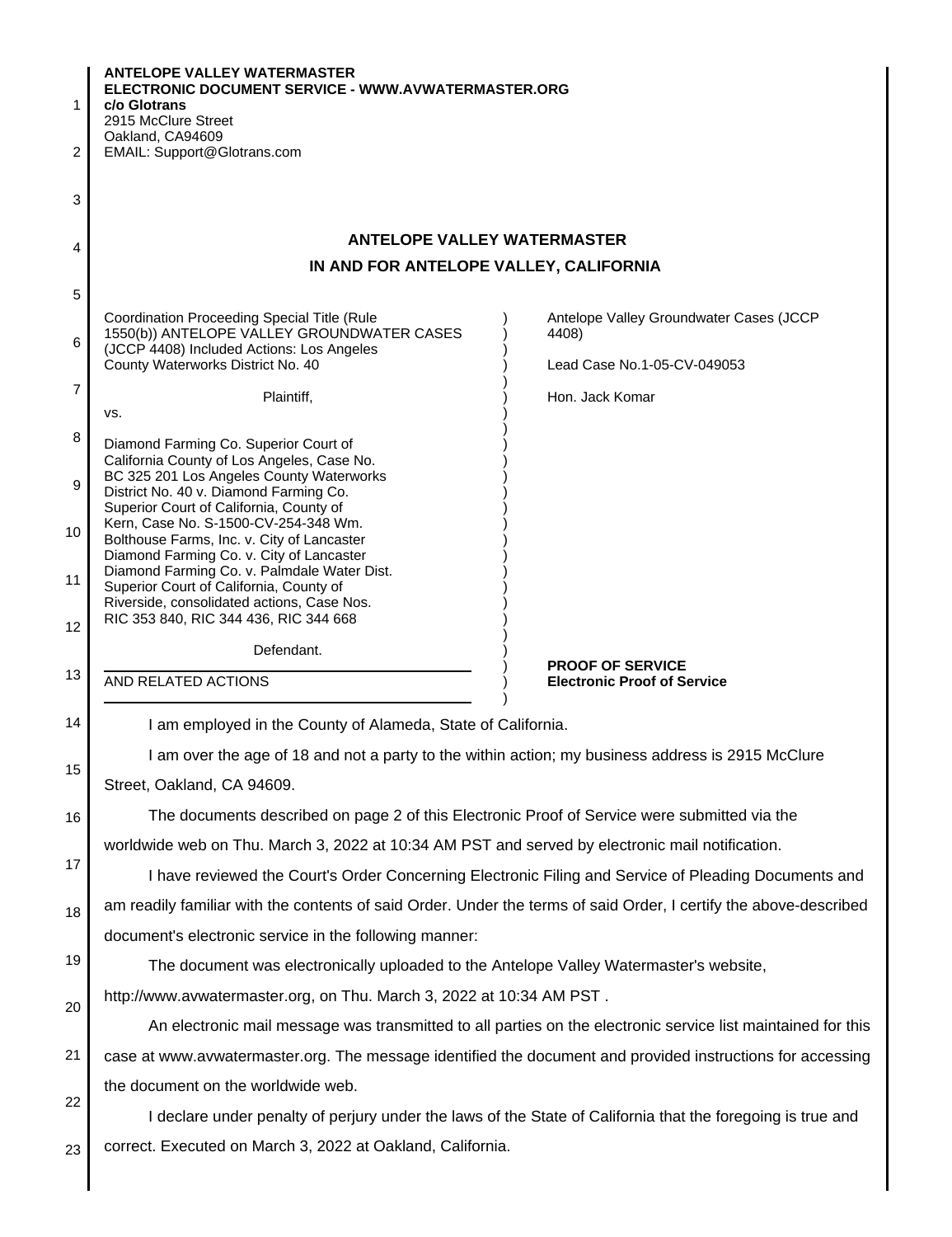$\overline{\mathsf{I}}$ 

## Dated: March 3, 2022 **For WWW.AVWATERMASTER.ORG**

| $\mathbf{1}$              | Andy Jamieson |
|---------------------------|---------------|
| $\boldsymbol{2}$          |               |
| $\ensuremath{\mathsf{3}}$ |               |
| $\overline{\mathbf{4}}$   |               |
| $\,$ 5 $\,$               |               |
| $\,$ 6 $\,$               |               |
| $\overline{\mathbf{7}}$   |               |
| $\bf 8$                   |               |
| $\boldsymbol{9}$          |               |
| $10$                      |               |
| 11                        |               |
| $12$                      |               |
| 13                        |               |
| 14                        |               |
| $15$                      |               |
| $16$                      |               |
| $17$                      |               |
| $\frac{1}{18}$            |               |
| 19                        |               |
| $20\,$                    |               |
| 21                        |               |
| $\frac{1}{2}$             |               |
| 23                        |               |